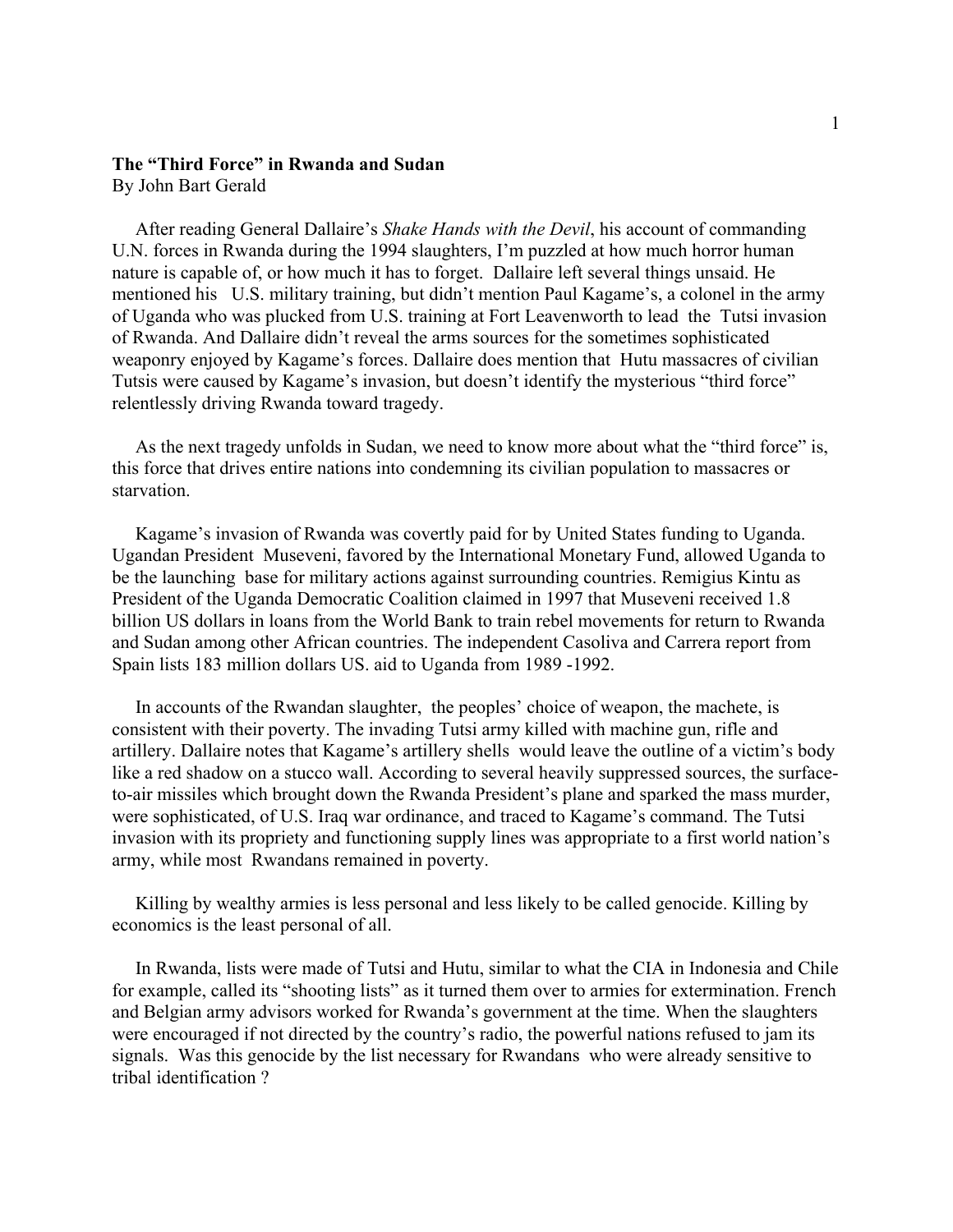The Rwandan genocide as it is called, occurred about six months after the Tutsi had similarly massacred several hundred thousand Hutu in the Tutsi takeover of Burundi to the south, and swelled the number of Hutu fleeing to Rwanda who were pushed beyond the acceptable. The regional shift of power suggests an international effort, as the Tutsi, became once again the rulers of Rwanda, and Burundi, with strong influence in Uganda..

 Responsibility for any "genocide", may rest with any outside force destabilizing the governments of the five lakes region of Africa and replacing them with governments friendly to the U.S. and World Bank development.

 What seems to be an expanding military-political operation of duration and magnitude, is requiring genocide as a facet of its toolkit.

 Sudan supported Iraq during the first U.S. and Coalition war. In 1996 U.S. President Clinton released 20 million dollars of aid to the countries around Sudan to contain it. U.S. involvement with Sudan tangled with public consciousness in 1998, when the US bombed a pharmaceutical company in the capital. The Sudanese claimed the company made half the country's medicines. This act of war destroyed a new government struggling with democracy, which then reverted to martial law. In 2004 we read reports of mass killings by Arabs, in media synchronicity with the neglect of human rights for Arab ethnic groups in the United States and Canada.

 To the south of Sudan a long civil war between Christian forces and the Islamic government has calmed due to international pressure. It is likely that the Christians would be funded through Uganda, by the U.S. Another front was opened against Sudan's government in the Darfur region, by African groups, under the wing of rebels to the south. So the government of Sudan asked Arab militia help to contain the rebel movement. Supposed bases of insurgence were attacked to discourage cooperation with the rebels.

 That is what the U.S. did in Vietnam for a decade. In Darfur over a million local people fled their homes and filled refugee camps, usually in neighboring Chad. In negotiations the U.S. backed rebels haven't cooperated, causing more massacres and displacement. Killings, burning of mosques, rape and enslavement, are blamed on government supported militia, though tactically work against the government's interest. These are terrible crimes and are much more personal and of better use to the media than death by cluster bomb. The actual victims are as guiltless as the people of Iraq.

 The point of rebel tactics seems to be to trip the U.S. and European militaries into intervention in what is being called a "genocide" because so many people are dying or will die. Once a situation is recognized as a "genocide," nations who have signed the U.N.'s Convention on Genocide are supposed to do something about it. The US officially declared genocide in Sudan under the Sudan Peace Act of 2002; which would allow under U.S. law, unilateral military intervention. The U.S. did nothing overt about it; so one guesses the Act's purposes were covert. and suspects U.S. control of the rebels in Darfur.